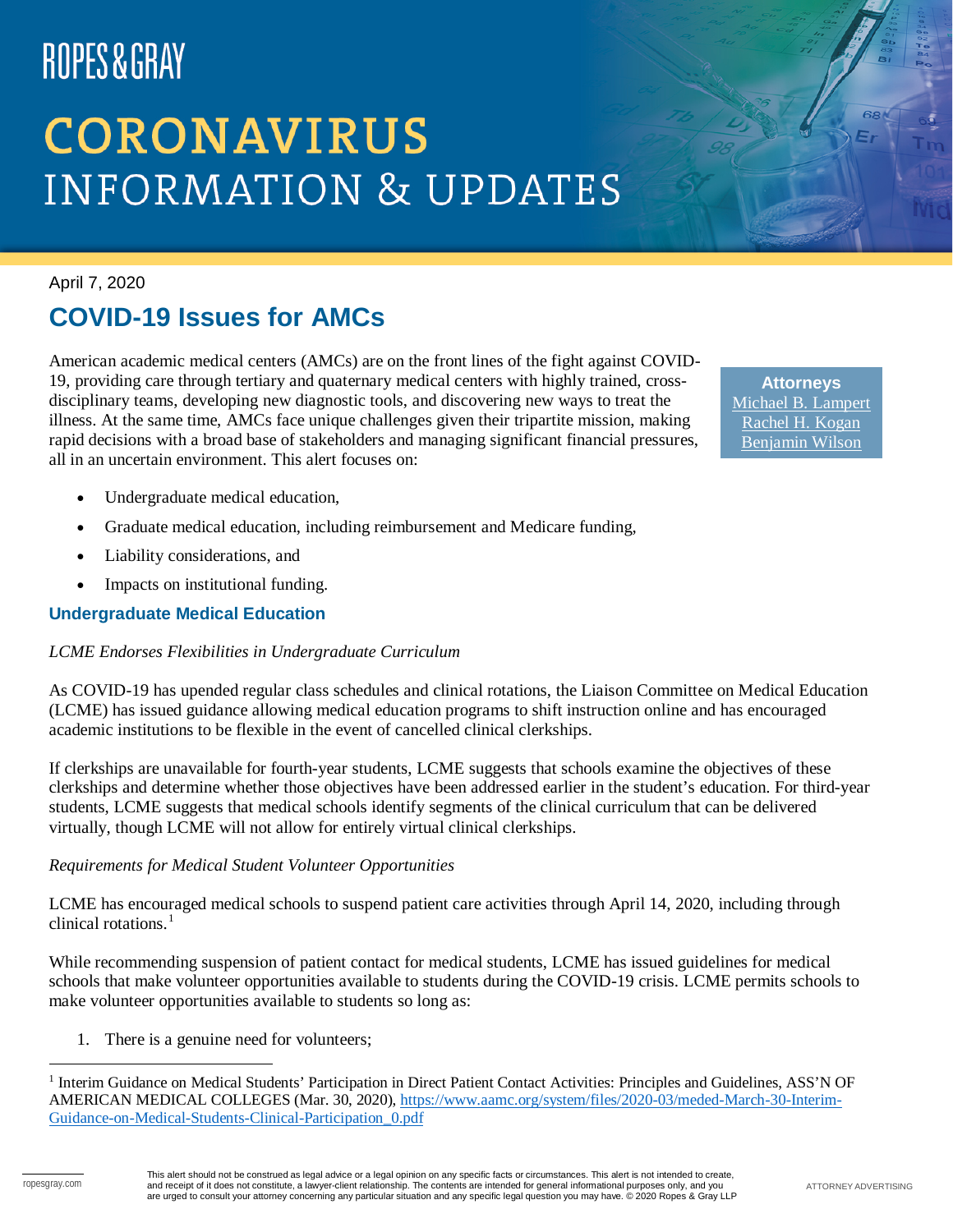# **CORONAVIRUS INFORMATION & UPDATES**

- 2. Students are informed of all risks associated with volunteering with COVID-19-infected patients;
- 3. No core curriculum credit is provided and, if elective credit is provided, non-direct patient care opportunities to obtain elective credit are also provided;
- 4. There is adequate training;
- 5. The opportunities are based on the abilities and competencies of the students;
- 6. Student health services directors screen potential volunteers for student's health status, including the presence of conditions that could pose a safety risk; and
- 7. The academic institution clearly communicates that students are not expected to volunteer and should not feel pressured to do so.<sup>[2](#page-1-0)</sup>

#### *Regional Accreditation Organizations Have Relaxed Policies in Response to COVID-19*

Regional accreditation organizations are also issuing guidance for changes to medical education in response to the pandemic. For example, the Middle States Commission on Higher Education (MSCHE) has waived its requirements for distance education. However, MSCHE is requiring updated information from each institution "related to any temporary distance education operations, temporary agreements with other institutions, as well as any impact on the academic calendar."<sup>[3](#page-1-1)</sup> While MSCHE has suspended in-person site visits, virtual site visits will go forward.<sup>[4](#page-1-2)</sup> The Southern Association of Colleges and Schools Commission on Colleges (SACSCOC) by contrast, has postponed all on-site visits until summer 2020 and has extended the accreditation cycle for 12 months for any school in the group of 28 that did not have a site visit this spring. The SACSCOC also requires affirmative requests for waivers for institutions not currently authorized to offer 50% or more of an approved program remotely. These two examples are just a sampling of the regional variation in approaches to modifying accreditation requirements in response to the COVID-19 epidemic.

#### **Graduate Medical Education (GME)**

Sponsors of residency and fellowship programs are experiencing a wide range of challenges in supporting programs, from ensuring adequate training experience for residents and fellows in a number of programs, to meeting supervision requirements, altering rotations and entering into emergency GME agreements, and obtaining reimbursement for services as appropriate.

*Accreditation Council for Graduate Medical Education (ACGME) Has Suspended Accreditation Activities for All Sponsoring Institutions and Participating Sites*

<span id="page-1-0"></span> <sup>2</sup> *Id.*

<span id="page-1-1"></span><sup>&</sup>lt;sup>3</sup> Updates Relating to the Coronavirus (COVID-19, MIDDLE STATES COMM'N ON HIGHER EDUC. (Mar. 9,

<sup>2020),</sup> [https://go.msche.org/20200309-Institutions-Memo-Coronavirus-Updates.](https://go.msche.org/20200309-Institutions-Memo-Coronavirus-Updates)

<span id="page-1-2"></span><sup>4</sup> Flexibility for Spring 2020 Visits, MIDDLE STATES COMM'N ON HIGHER EDUC. (Mar. 13,

<sup>2020),</sup> <https://go.msche.org/20200313-Info-for-Chairs-and-Institutions-w-Visits> (Virtual visits may adhere to the time frame of the original on-site visit dates if possible. If it is not possible to conduct the virtual visit during the original dates, depending on the date of the rescheduled visit, the Commission may not take action following the rescheduled visit until November 2020. If a team or an institution is unable to commit to a virtual visit, the visit will need to be delayed due to extraordinary circumstance.)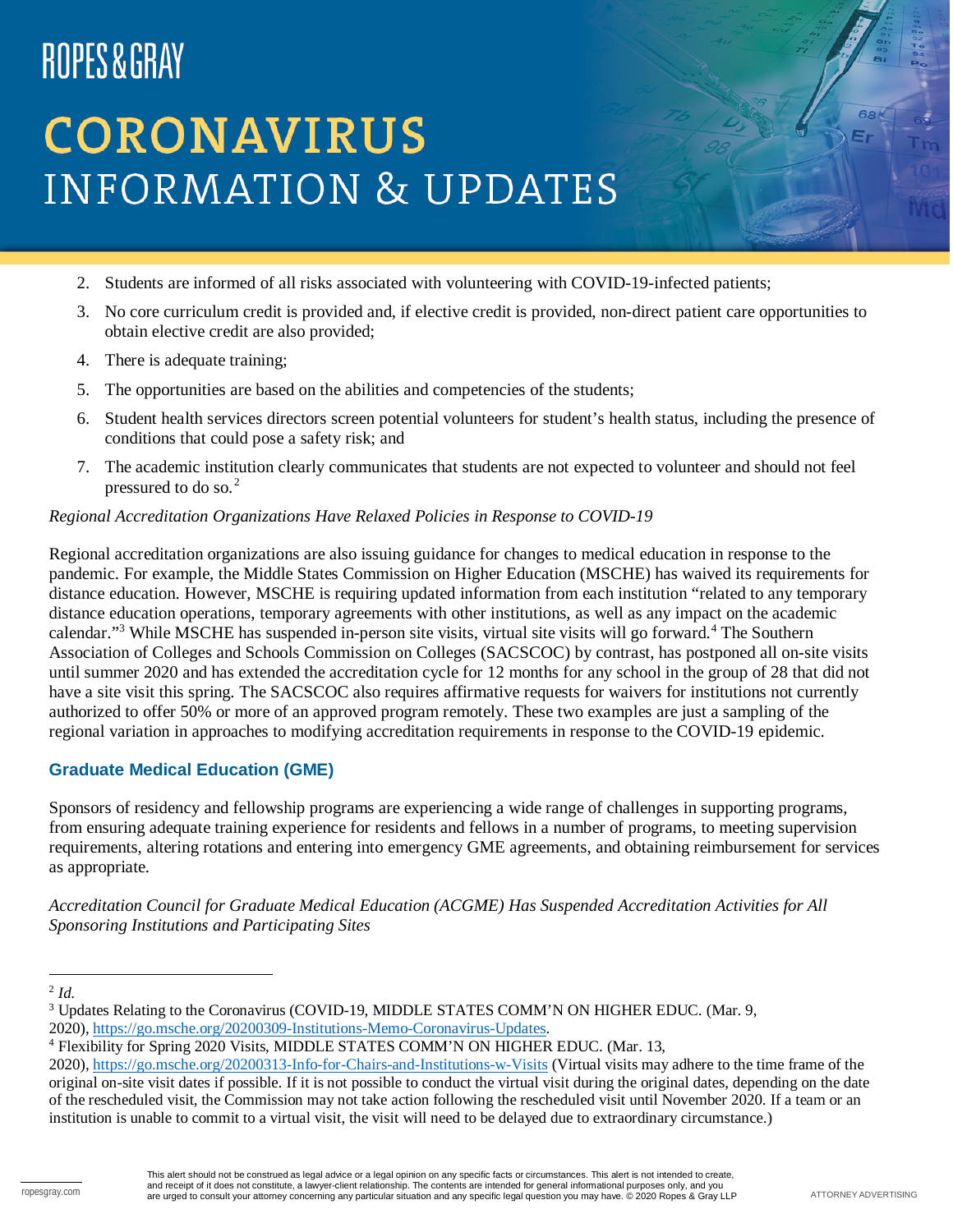# **CORONAVIRUS INFORMATION & UPDATES**

ACGME has suspended all self-study activities; accreditation site visits; Clinical Learning Environment Review Program site visits; and surveys of residents, fellows and faculty for all institutions. While all in-person site visits have been suspended, ACGME indicated its intent to begin virtual site visits on March 23, 2020 to a limited number of sponsoring institutions and programs based on Review/Recognition Committee priorities.

Additionally, ACGME has acknowledged there will be challenges for residents and fellows to achieve the minimum number of visits and cases set for accredited programs, and has clarified that the numbers were not "designed to be a surrogate for the competence of an individual program graduate."<sup>[5](#page-2-0)</sup> Regarding accreditation, ACGME acknowledged that the volume of specialty visits will be impacted by the pandemic and has indicated "visits/Case Logs of a program's graduates who were on duty during this pandemic (particularly those in their ultimate or penultimate years) will be judiciously evaluated in light of the impact of the pandemic on that program."<sup>[6](#page-2-1)</sup> ACGME has not clarified how pandemicbased changes in volume will be evaluated, but will likely provide clarification of its standards in future guidance.

Despite the pressures of responding to the pandemic, ACGME expects sponsoring institutions "to maintain strict compliance to the work hour, supervision, and education/training requirements" and plans to develop "mechanisms to monitor adherence in these important areas."<sup>[7](#page-2-2)</sup> ACGME requires sponsoring institutions to enforce these guidelines even as states such as New York relax state law limitations on work hours.<sup>[8](#page-2-3)</sup>

#### *ACGME has Implemented "Staged" Guidance that Provides Greater Flexibility for Institutions and Sites Depending on the Degree of Disruption*

ACGME has also recognized that different sponsoring institutions and participating sites will be impacted differently at different times. ACGME guidance categorizes sponsoring institutions and participating sites into three groups:

- Those in "Stage 1" (referred to as "business as usual") have not experienced significant disruption in patient care and educational activities and are required to comply with all applicable ACGME program requirements.
- Those in "Stage 2" will have suspended some educational activities and shifted some residents or fellows to patient care duties. At such institutions and sites, fellows may immediately work as attending physicians; fellows and residents may be reassigned to other rotations or forms of clinical work; and graduation is permitted for residents and fellows even if the original curriculum as planned is not completed based on individual ability.
- Those in "Stage 3" will have shifted most or all residents and fellows to patient care and suspended the majority of educational activities. In Stage 3, sponsoring institutions can declare "Pandemic Emergency Status," suspending all common and specialty-specific program requirements except for work hour limit requirements, resources and training requirements, supervision requirements, and the requirement that fellows be allowed to function in their core specialty.

<span id="page-2-0"></span> <sup>5</sup> ACGME Response to the Coronavirus (COVID-19), ACCREDITATION COUNCIL FOR GRADUATE MED. EDUC. (Mar. 18, 2020), [https://acgme.org/Newsroom/Newsroom-Details/ArticleID/10111/ACGME-Response-to-the-Coronavirus-COVID-19.](https://acgme.org/Newsroom/Newsroom-Details/ArticleID/10111/ACGME-Response-to-the-Coronavirus-COVID-19) <sup>6</sup> *Id.*

<span id="page-2-2"></span><span id="page-2-1"></span><sup>7</sup> *Id.*

<span id="page-2-3"></span><sup>8</sup> *Id.*; The ACGME Common Program Requirements and COVID-19, ACCREDITATION COUNCIL FOR GRADUATE MED. EDUC. (Mar. 27, 2020), [https://www.acgme.org/Newsroom/Newsroom-Details/ArticleID/10169/The-ACGME-Common-Program-](https://www.acgme.org/Newsroom/Newsroom-Details/ArticleID/10169/The-ACGME-Common-Program-Requirements-and-COVID-19)[Requirements-and-COVID-19.](https://www.acgme.org/Newsroom/Newsroom-Details/ArticleID/10169/The-ACGME-Common-Program-Requirements-and-COVID-19)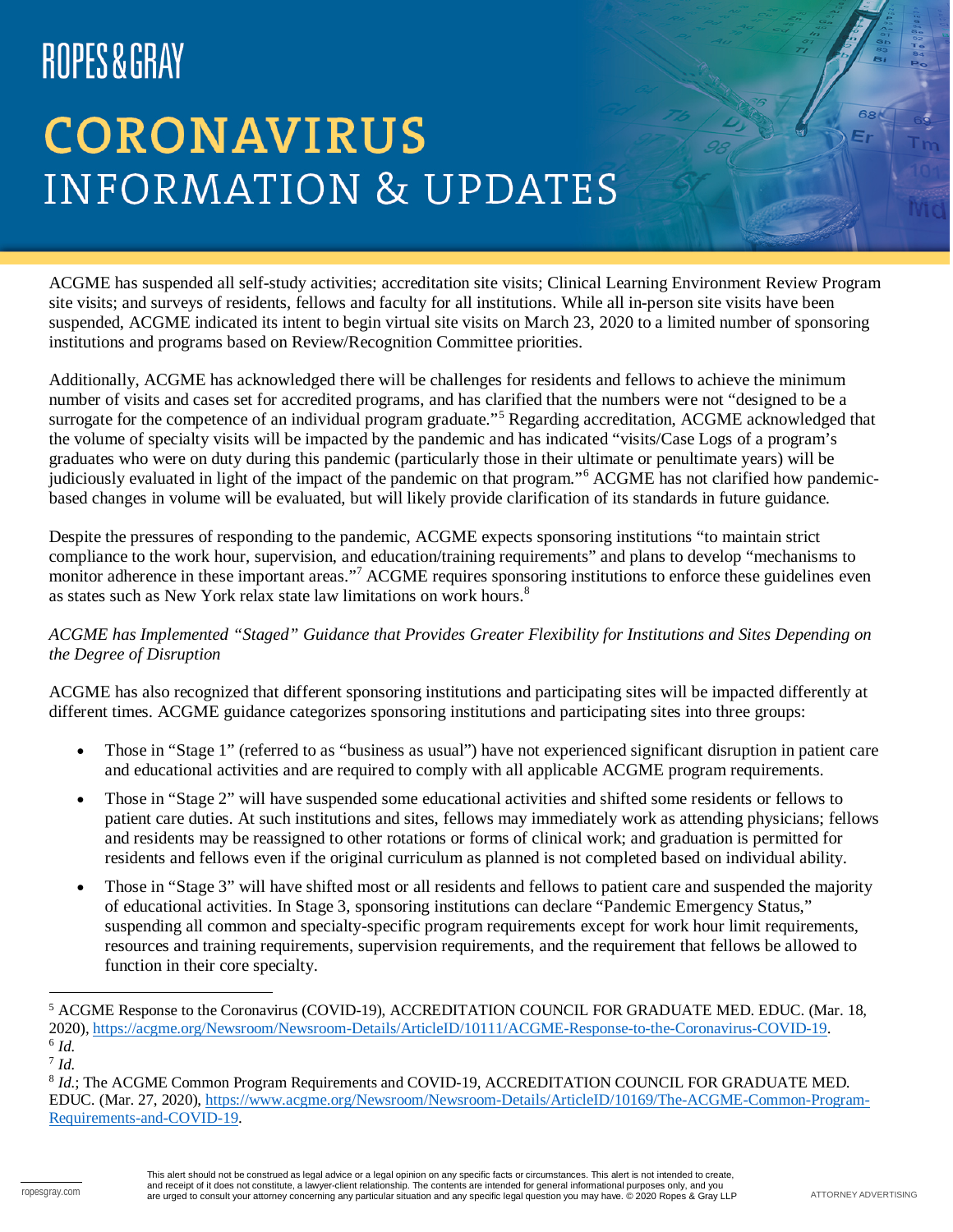# **CORONAVIRUS INFORMATION & UPDATES**

#### *Flexibility for Residents/Fellows to Use, and to Be Supervised Through, Telehealth*

For all stages of the pandemic, ACGME has altered its policies to allow residents and fellows to provide care using telemedicine, accelerating a change in program requirements originally intended to go into effect in July 2020. In addition, ACGME has modified its definition of Direct Supervision to contemplate scenarios in which "the supervising physician and/or patient is not physically present with the resident and the supervising physician is concurrently monitoring the patient care through appropriate telecommunication technology."[9](#page-3-0) This change will allow institutions to more flexibly deliver care, supervise residents, and conserve on-site resources for the most ill patients who cannot be treated remotely.

#### *CMS Flexibilities for Resident Services*

On March 30, 2020, CMS released guidance relaxing in-person resident supervision requirements for Medicare billing purposes. Medicare regulations and administrative guidance generally allow payment for residents' services in a teaching setting only if a teaching physician is physically present.<sup>[10](#page-3-1)</sup> CMS defines "physically present" in administrative guidance as when the "teaching physician is located in the same room . . . as the patient and/or performs a face-to-face service."<sup>[11](#page-3-2)</sup> During the COVID-19 emergency, CMS will allow teaching physicians to provide services with medical residents virtually through "audio/video real-time communications technology."[12](#page-3-3) CMS will not provide payment for virtual supervision for "surgical, high risk, interventional, or other complex procedures, services performed through an endoscope, [or] anesthesia services."[13](#page-3-4)

Additionally, CMS issued an interim final rule allowing for reimbursement for services provided outside hospital premises. For the duration of the public health emergency, when a hospital is paying a resident's salary and fringe benefits for the time that the resident is at home or in the home of an existing patient of the physician or hospital, but performing duties within the scope of the approved residency program and physician supervision requirements are met (including through remote or virtual supervision), a hospital can claim that resident time for indirect and direct GME payment purposes.<sup>[14](#page-3-5)</sup>

CMS further modified existing law to allow for reimbursement of resident moonlighting services. Resident moonlighting services can be billed under the physician fee schedule if (1) the services are identifiable physicians' services and meet generally applicable requirements for physician services; (2) the resident is fully licensed to practice medicine,

<span id="page-3-0"></span><sup>&</sup>lt;sup>9</sup> ACGME Response to the Coronavirus (COVID-19), ACCREDITATION COUNCIL FOR GRADUATE MEDICAL EDUC. (Mar. 18, 2020), [https://acgme.org/Newsroom/Newsroom-Details/ArticleID/10111/ACGME-Response-to-the-Coronavirus-COVID-19.](https://acgme.org/Newsroom/Newsroom-Details/ArticleID/10111/ACGME-Response-to-the-Coronavirus-COVID-19) <sup>10</sup> 42 C.F.R. §§ 415.170(b) and 415.172(a); Medicare Claims Processing Manual, Chapter 12, Section 100.

<span id="page-3-2"></span><span id="page-3-1"></span><sup>&</sup>lt;sup>11</sup> Medicare Claims Processing Manual, Chapter 12, Section 100.

<span id="page-3-3"></span><sup>&</sup>lt;sup>12</sup> Teaching Hospitals, Teaching Physicians and Medical Residents: CMS Flexibilities to Fight COVID-19, CTRS. FOR MEDICARE & MEDICAID SERVS. (Mar. 29, 2020), <https://www.cms.gov/files/document/covid-teaching-hospitals.pdf>

<span id="page-3-4"></span><sup>13</sup> *Id.*

<span id="page-3-5"></span><sup>&</sup>lt;sup>14</sup> Medicare and Medicaid Programs; Policy and Regulatory Revisions in Response to the COVID-19 Public Health Emergency Part X (Interim Final Rule with Comment Period issued Mar. 26, 2020), [https://s3.amazonaws.com/public-](https://s3.amazonaws.com/public-inspection.federalregister.gov/2020-06990.pdf)

[inspection.federalregister.gov/2020-06990.pdf.](https://s3.amazonaws.com/public-inspection.federalregister.gov/2020-06990.pdf)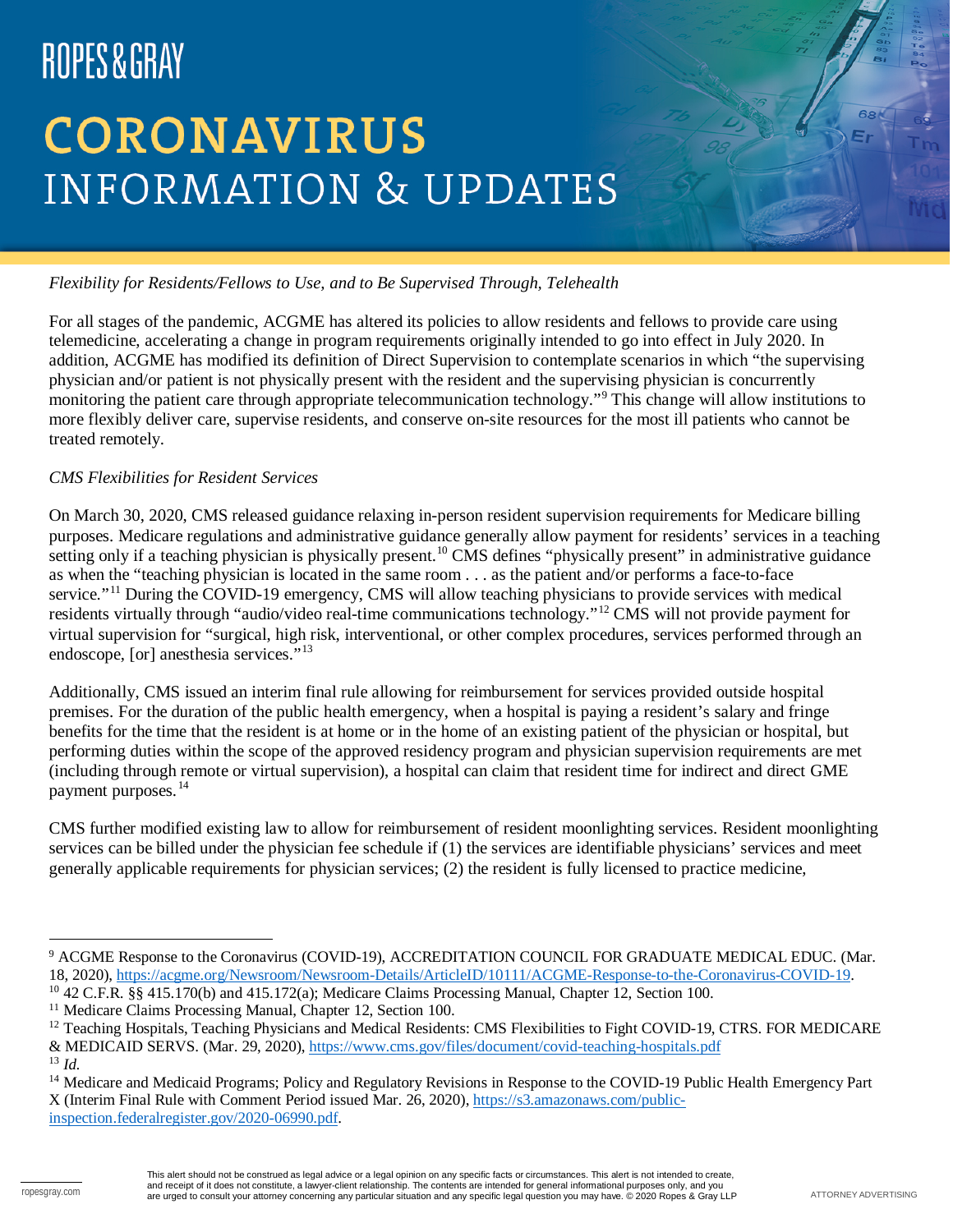# **CORONAVIRUS INFORMATION & UPDATES**

osteopathy, dentistry, or podiatry by the state in which the services are performed; and (3) the services are not performed as part of the approved GME program.<sup>[15](#page-4-0)</sup>

#### *CMS Will Require GME Agreements for Adjustment to Residency Caps Based on Slot Transfers*

While hospitals have flexibility to share resident slots via GME agreements, including emergency GME agreements in the case of declared disasters, many institutions had been hoping CMS would provide more general flexibility to temporarily increase residency slot caps. However, CMS has insisted that "hot spot" hospitals that wish to take on additional residents beyond their cap must do so through an emergency GME agreement in order to receive the additional federal funding for those slots.

#### **Liability Considerations**

Relocation of residents, fellows and other professionals to other sites or organizations, and use of professional and nonprofessional volunteers, require that AMCs revisit insurance policies to determine the scope of professional liability coverage and legal requirements relating to such coverage. Maintaining continuous coverage is critical, as many states require physicians to maintain liability insurance in order to practice and bill for care provided. Furthermore, state and federal immunity provisions will not cover all professionals and students recruited to help manage COVID-19 patients.

Section 3215 of the CARES Act insulates licensed health care professional volunteers (*i.e.*, who do not receive any monetary or non-monetary compensation) from liability for any act or omission in providing health care services within the scope of the professional's license during the national emergency, except for gross negligence or other misconduct. Because residents receive stipends, they do not qualify for the immunity extended to volunteers in Section 3215 of the CARES Act. Immunity is not guaranteed for medical student volunteers under the CARES Act unless states temporarily provide licenses for these medical students. In New York, for example, under Governor Cuomo's Executive Order No. 202.10, medical students within accredited training programs may become licensed to act as health care professional and thus fall within the scope of CARES Act immunity.<sup>[16](#page-4-1)</sup>

The CARES Act preempts state law unless state law provides greater protection than federal laws.<sup>[17](#page-4-2)</sup> In New York, Governor Cuomo has modified Good Samaritan laws to provide that "all physicians, physician assistants, specialist assistants, nurse practitioners, licensed registered professional nurses and licensed practical nurses shall be immune from civil liability for any injury or death alleged to have been sustained directly as a result of an act or omission by such medical professional in the course of providing medical services in support of the State's response to the COVID-19 outbreak, unless it is established that such injury or death was caused by the gross negligence of such medical professional."[18](#page-4-3) California provides immunity to physicians licensed in any state who provide services during an

<span id="page-4-0"></span> <sup>15</sup> *Id.* at Part O.

<span id="page-4-1"></span><sup>&</sup>lt;sup>16</sup> Governor Andrew Cuomo, Exec. Order No. 202.10 (Mar. 23, 2020), [https://www.governor.ny.gov/news/no-20210-continuing](https://www.governor.ny.gov/news/no-20210-continuing-temporary-suspension-and-modification-laws-relating-disaster-emergency)[temporary-suspension-and-modification-laws-relating-disaster-emergency.](https://www.governor.ny.gov/news/no-20210-continuing-temporary-suspension-and-modification-laws-relating-disaster-emergency)

<span id="page-4-2"></span> $17$  CARES Act § 3215(c) (2020).

<span id="page-4-3"></span><sup>18</sup> *Id.*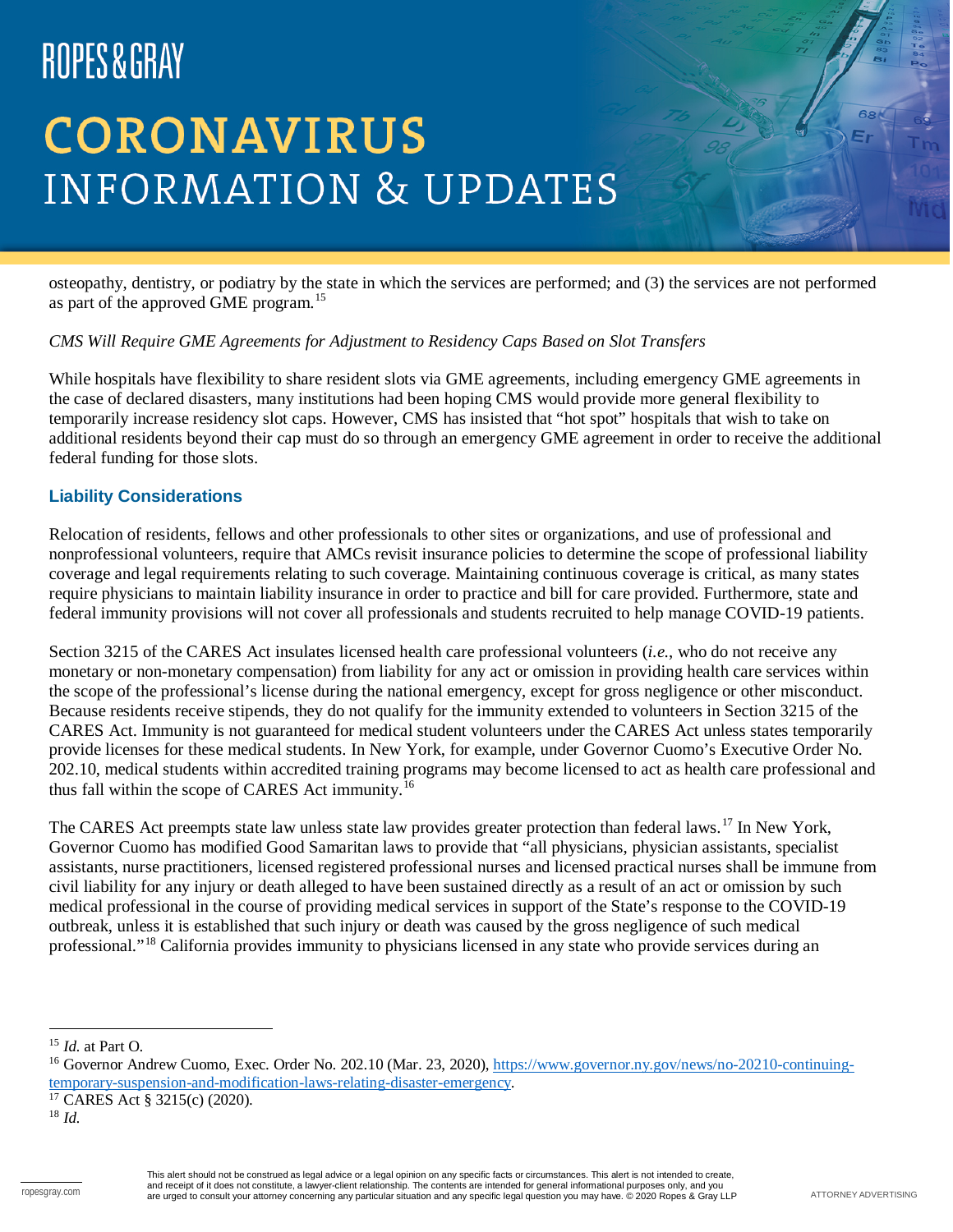# **CORONAVIRUS INFORMATION & UPDATES**

emergency with the exception of willful acts or omissions.<sup>[19](#page-5-0)</sup> Other states might follow suit to provide broader immunity protections as their COVID-19 case counts rise.

#### **Impact on Institutional Funding**

All of the parties within an AMC will experience financial shocks throughout the pandemic. Teaching hospitals will experience a spike in expenses along with a simultaneous drop in revenue from elective procedures. Affiliated faculty practice plans will also experience significant lost revenues and may need to consider dramatic steps to reduce expenses. The academic institutions that provide medical education are dependent on financial support from affiliated clinical institutions in financial distress and from governments directing available resources to COVID-19 response, and will be affected simultaneously by decreased liquidity and declines in investment values.

External resources that AMCs may be considering include the following:

- *Public Health and Social Services Emergency Fund:* In the CARES Act, Congress appropriated \$100 billion to "public entities, Medicare or Medicaid enrolled suppliers and providers, and [others] as the Secretary may specify . . . that provide diagnoses, testing, or care for individuals with possible or actual cases of COVID–19." The funds may be used for "health care related expenses or lost revenues that are attributed to coronavirus," provided that the expenses and losses are not reimbursed by other sources, and with some present uncertainty, notwithstanding the law's reference to "lost revenues," as to whether funds in fact must be dedicated to incurred expenses or also may cover at least some categories of lost revenue.<sup>[20](#page-5-1)</sup> The Department of Health and Human Services (HHS) has not published standards for application as of the date of this publication, and the law does not provide any criteria for distribution of these funds. HHS will review applications for funding on a rolling basis.
- *Federal Government Loans:* AMCs may consider applying for Economic Injury Disaster Loans under the Small Business Act, which Section 1110 of the CARES Act increased from \$2 million to \$10 million for nonprofits of all sizes. Congress set aside \$10 billion for these loans, and applicants are eligible for advances of \$10,000 within three days of submitting an application. Additionally, nonprofits with 10,000 employees or fewer are eligible for loans under the Federal Reserve lending program.<sup>[21](#page-5-2)</sup>
- *Geriatric Training Grants:* The CARES Act provides funding to support training in geriatric medicine, which could bolster efforts to care for the influx of elderly patients disproportionately affected by COVID-19. $^{22}$  $^{22}$  $^{22}$  Grants will be disbursed to ensure equitable geographic distribution.
- *Medicare Advance Payment:* The CARES Act and subsequent CMS action have expanded the Medicare Accelerated Payment Program to extend to all Medicare Part A and B providers and suppliers, providing an opportunity to receive, within seven days of request, an amount equal to three months' projected Medicare payments.

<span id="page-5-0"></span> <sup>19</sup> California Emergency Services Act § 8659 (2020).

<span id="page-5-1"></span><sup>20</sup> CARES Act § 743.

<span id="page-5-2"></span><sup>21</sup> CARES Act § 4003.

<span id="page-5-3"></span><sup>22</sup> *Id.* at § 753.